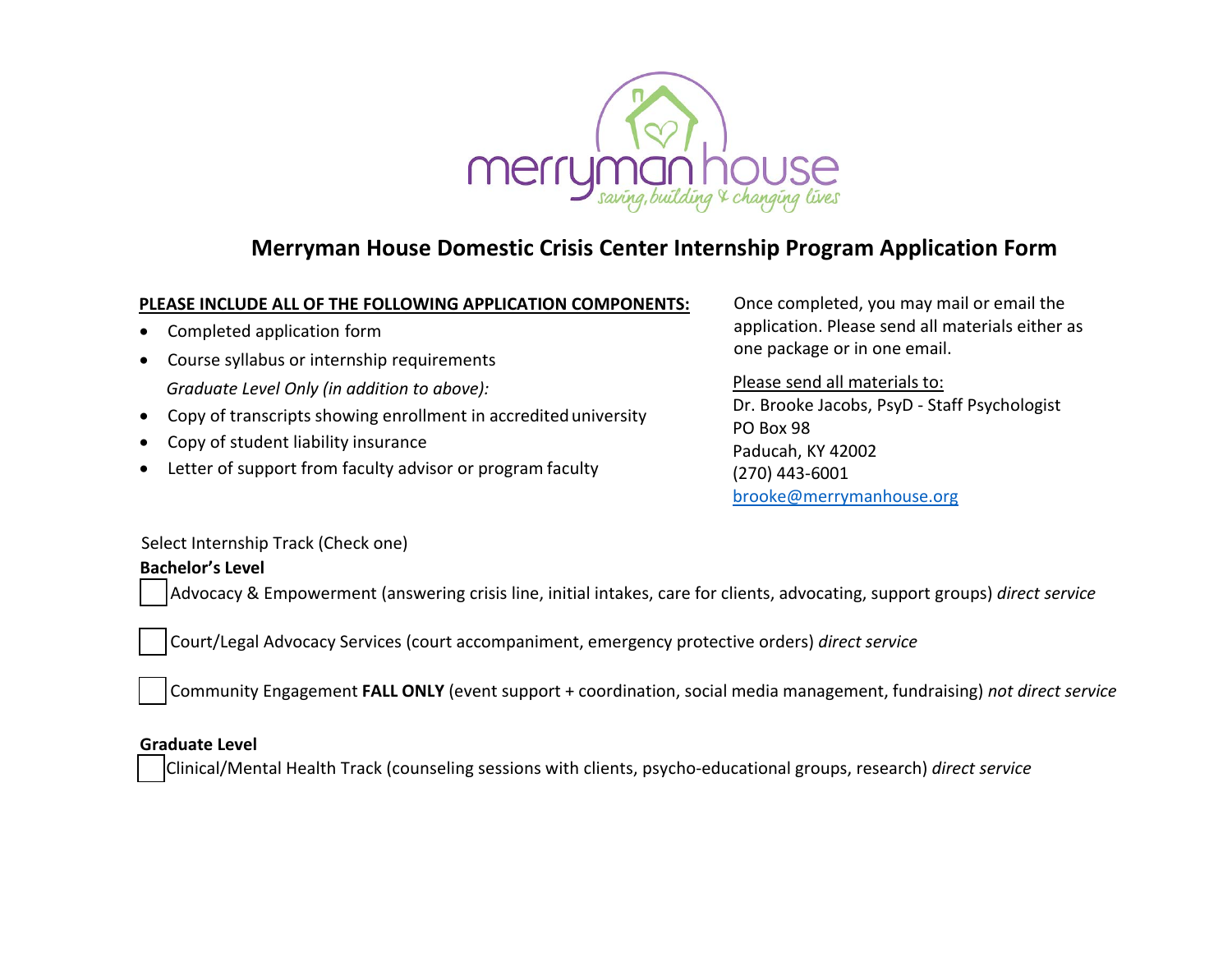#### **APPLICANT'S INFORMATION:**

|                                                                                                                                | Email: Email: Email: Email: Email: Email: Email: Email: Email: Email: Email: Email: Email: Email: Email: Email: Email: Email: Email: Email: Email: Email: Email: Email: Email: Email: Email: Email: Email: Email: Email: Email |           | _Phone:____________________________     |  |
|--------------------------------------------------------------------------------------------------------------------------------|--------------------------------------------------------------------------------------------------------------------------------------------------------------------------------------------------------------------------------|-----------|-----------------------------------------|--|
|                                                                                                                                |                                                                                                                                                                                                                                |           |                                         |  |
| College/University: Major/Minor: Major/Minor: College/University: Major/Minor: Current GPA:                                    |                                                                                                                                                                                                                                |           |                                         |  |
|                                                                                                                                |                                                                                                                                                                                                                                |           | <b>Expected Graduation Date:</b>        |  |
| Is this internship in correlation with a specific course/credit hours at your university? If so, name course:                  |                                                                                                                                                                                                                                |           |                                         |  |
|                                                                                                                                |                                                                                                                                                                                                                                |           | <b>Semester and Year of Internship:</b> |  |
|                                                                                                                                |                                                                                                                                                                                                                                |           |                                         |  |
| 1. Are you willing to submit to a background check?                                                                            | Yes                                                                                                                                                                                                                            | No        |                                         |  |
| 2. Do you have a valid Driver's License?                                                                                       | Yes                                                                                                                                                                                                                            | <b>No</b> |                                         |  |
| 3. Do you have your own, reliable transportation?                                                                              | Yes                                                                                                                                                                                                                            | <b>No</b> |                                         |  |
| 4. Are you fluent in a language other than English?<br>If so, what language(s); please indicate speaking,<br>writing, reading: | Yes                                                                                                                                                                                                                            | No        |                                         |  |